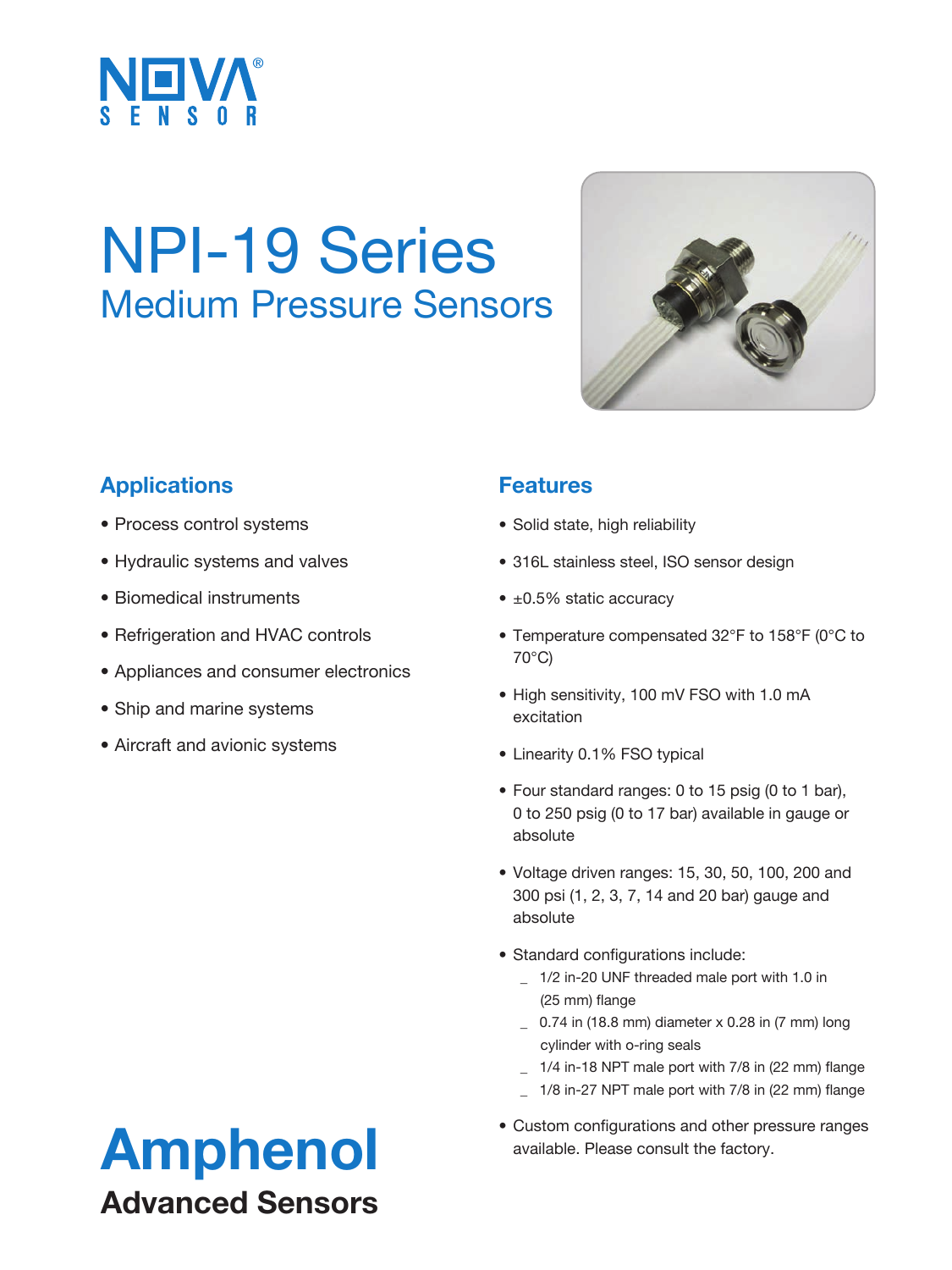## NPI-19 Series Specifications

#### Current Driven Medium Pressure, Media Isolated Pressure Sensor

The NovaSensor NPI Series incorporates state-ofthe-art IsoSensor technology, which gives the OEM user the best in price and performance. They are designed to operate in hostile environments and yet give the outstanding sensitivity, linearity, and hysteresis of a silicon sensor. The piezoresistive sensor chip is housed in a fluid filled cylindrical cavity and isolated from measured media by a stainless steel diaphragm and body. As with all NovaSensor silicon sensors, the NPI Series employs SenStable® processing technology, providing excellent output stability.

The modular design allows for a variety of pressure port modules, which are hermetically welded to the sensor header module. Standard types A, B, H, and J are shown inside.

For compensation of temperature effects, a complete resistor network is supplied on a hybrid B substrate. The IsoSensor design minimizes temperature errors to provide a maximum offset error of 0.75% FSO over the 32°F to 158°F (0°C to 70°C) compensated range.  $\breve{}$ 



*NPI-19 Series Constant Current schematic diagram*



*NPI-19 Series Constant Voltage schematic diagram*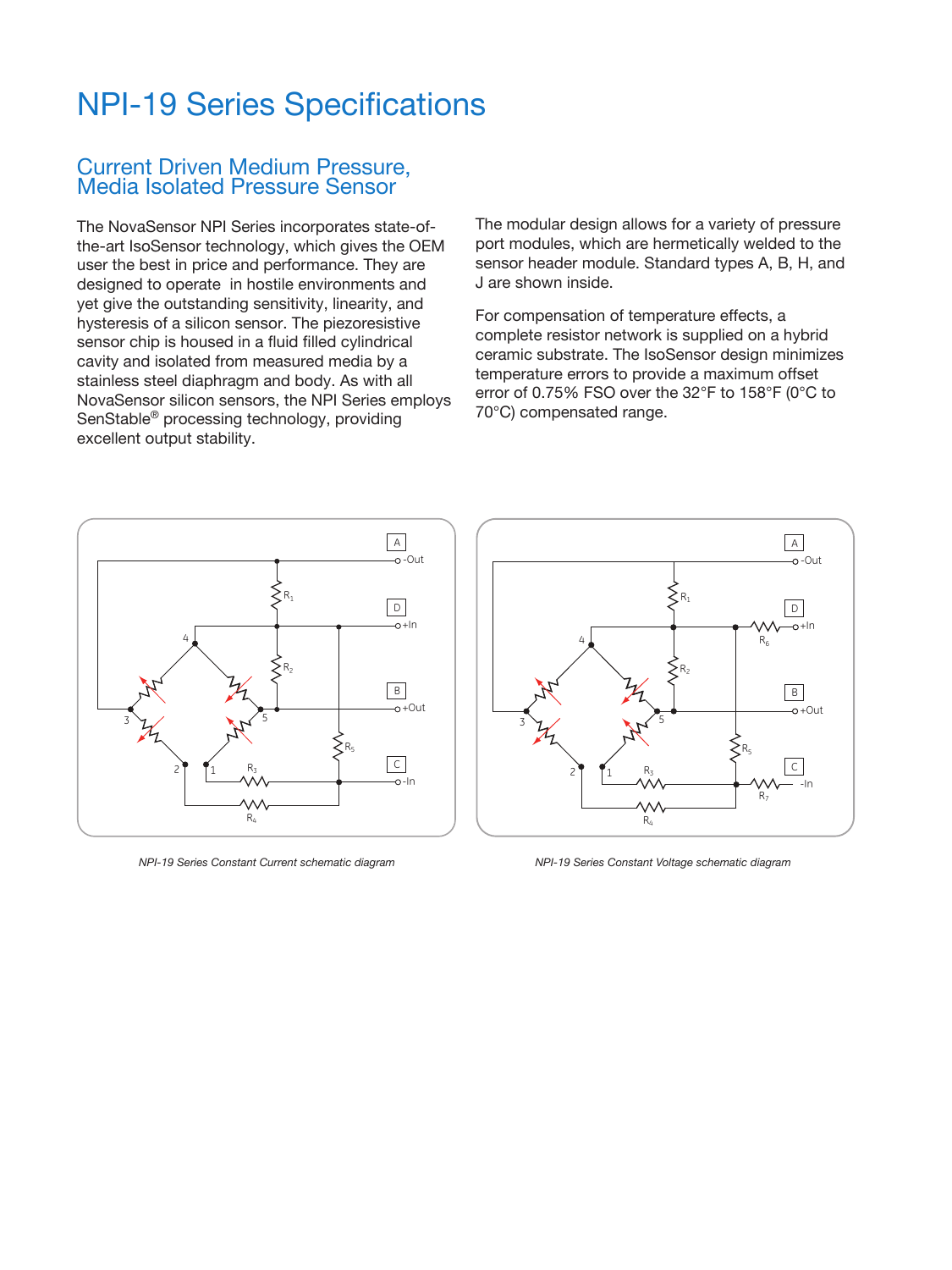## NPI-19 Series Specifications

| <b>Parameter</b>                                                                                                                                                                    | <b>Value</b>                                                                                                            | <b>Notes</b>                                                                                                                                                                       |  |  |  |  |
|-------------------------------------------------------------------------------------------------------------------------------------------------------------------------------------|-------------------------------------------------------------------------------------------------------------------------|------------------------------------------------------------------------------------------------------------------------------------------------------------------------------------|--|--|--|--|
| General <sup>(8)</sup>                                                                                                                                                              |                                                                                                                         |                                                                                                                                                                                    |  |  |  |  |
| Pressure Range<br><b>NPI 19</b>                                                                                                                                                     | 0 to 100 kPa<br>0 to 200 kPa<br>0 to 700 kPa<br>0 to 1700 kPa                                                           | 0 to 15 psi (0 to 1 bar)<br>0 to 30 psi (0 to 2.07 bar)<br>0 to 100 psi (0 to 6.89 bar)<br>0 to 250 psi (0 to 17.24 bar)                                                           |  |  |  |  |
| NPI-19VC                                                                                                                                                                            | 0 to 103.4 kPa<br>0 to 206.8 kPa<br>0 to 344.7 kPa<br>0 to 689.4 kPa<br>0 to 1379 kPa<br>0 to 2068 kPa                  | 0 to 15 psi (0 to 1 bar)<br>0 to 30 psi (0 to 2.07 bar)<br>0 to 50 psi (0 to 3.44 bar)<br>0 to 100 psi (0 to 6.89 bar)<br>0 to 200 psi (0 to 14 bar)<br>0 to 300 psi (0 to 21 bar) |  |  |  |  |
| Maximum Overpressure                                                                                                                                                                | 2x                                                                                                                      | rated pressure                                                                                                                                                                     |  |  |  |  |
|                                                                                                                                                                                     | Electrical @ 77°F (25°C) unless otherwise stated                                                                        |                                                                                                                                                                                    |  |  |  |  |
| Input Excitation<br><b>NPI-19</b><br><b>NPI-19VC</b><br><b>Insulation Resistance</b><br>Input Impedance<br><b>NPI-19</b><br>NPI-19VC<br>Output Impedance<br><b>Bridge Impedance</b> | 1.0 <sub>m</sub> A<br>10 VDC<br>$10^8$ $\Omega$<br>4,000 $\Omega$<br>$4,000 \Omega$<br>5,000 $\Omega$<br>$5,000 \Omega$ | 1.5mA maximum<br>15 VDC maximum<br>@50 VDC<br>± 20%<br>±20%<br>±20%                                                                                                                |  |  |  |  |
| <b>Environmental</b>                                                                                                                                                                |                                                                                                                         |                                                                                                                                                                                    |  |  |  |  |
| Temperature Range<br>Operating $(6)$<br>Compensation<br>Shock<br>Life (Dynamic Pressure<br>Cycle)                                                                                   | -40°F to 257°F<br>32°F to 158°F<br>10 gRMs<br>100 <sub>q</sub><br>$1 \times 10^6$ Cycles                                | $(-40^{\circ}$ C to 125 $^{\circ}$ C)<br>$(0^{\circ}$ C to $70^{\circ}$ C)<br>20 to 2000 Hz<br>11 milliseconds                                                                     |  |  |  |  |
| <b>Mechanical</b>                                                                                                                                                                   |                                                                                                                         |                                                                                                                                                                                    |  |  |  |  |
| Weight                                                                                                                                                                              | $0.02$ lb $(10 g)$<br>$0.1$ lb (45 g)                                                                                   | NPI-19A-XXX<br>NPI-19B/H/J-XXX                                                                                                                                                     |  |  |  |  |
| Media Compatibility                                                                                                                                                                 | All corrosive media compatible with<br>316 L stainless steel                                                            |                                                                                                                                                                                    |  |  |  |  |
| Case and Diaphragm<br>Material                                                                                                                                                      | 316L stainless steel                                                                                                    |                                                                                                                                                                                    |  |  |  |  |
| Recommended O-Ring<br>Type A<br>Type B                                                                                                                                              | 0.66 in x 0.039 (16.76 mm x 1 mm) diameter<br>2-013 per ISO 3601/1                                                      |                                                                                                                                                                                    |  |  |  |  |

| <b>Parameter</b>                                                 | <b>Units</b> | Min.              | <b>Typical</b> | Max.           | <b>Notes</b>        |  |
|------------------------------------------------------------------|--------------|-------------------|----------------|----------------|---------------------|--|
| Performance Parameters <sup>(5)</sup> Compensated <sup>(1)</sup> |              |                   |                |                |                     |  |
| Offset                                                           | mV           | -2                | 1              | $\overline{2}$ | mV                  |  |
| FSO Output<br><b>NPI-19</b><br>NPI-19VC                          | mV<br>mV     | 70<br>99          | 100<br>100     | 130<br>101     | 2<br>$\overline{2}$ |  |
| Linearity                                                        | %FSO         | $-0.25$           | 0.1            | 0.25           | 3                   |  |
| Hysteresis and<br>Repeatability                                  | %FSO         | $-0.05$           | 0.01           | 0.05           |                     |  |
| Thermal Accuracy of Offset                                       |              |                   |                |                |                     |  |
| <b>NPI-19</b><br>NPI-19VC                                        | %FSO<br>%FSO | $-0.75$<br>$-1.0$ | 0.2<br>0.2     | 0.75<br>1.0    | 4<br>$\overline{4}$ |  |
| Thermal Accuracy of FSO                                          |              |                   |                |                |                     |  |
|                                                                  | %FSO         | $-0.75$           | 02             | 0.75           | $\overline{4}$      |  |
| <b>Thermal Hysteresis</b>                                        |              |                   |                |                |                     |  |
|                                                                  | %FSO         | $-0.2$            | 0.1            | 0.2            | 5                   |  |
| Short-Term<br>Stability of<br>Offset                             | µV/V         |                   |                |                | 6                   |  |
| Short-Term<br>Stability of FSO                                   | µV/V         |                   | 5              |                | 6                   |  |
| Long-Term<br>Stability of<br>Offset                              | %FSO         |                   | 0.1            |                | $\overline{7}$      |  |
| Long-Term<br>Stability of FSO                                    | %FSO         |                   | 0.1            |                | $\overline{7}$      |  |

1. Performance with offset, thermal accuracy of offset, and thermal accuracy of FSO compensation resistors.

2. FSO with 1.0 mA input excitation, 10 VDC for NPI-19VC.

3. Linearity by best fit straight line.

4. 2°F to 158°F (0°C to 70°C) with reference to 77°F (25°C).

5. 32°F to 158°F (0 to 70°C), by design.

- 6. Normalized offset/bridge voltage—100 hours, typical value, not tested in production.
- 7. 1 year, typical value, not tested in production.
- 8. Consult factory for vacuum applications.